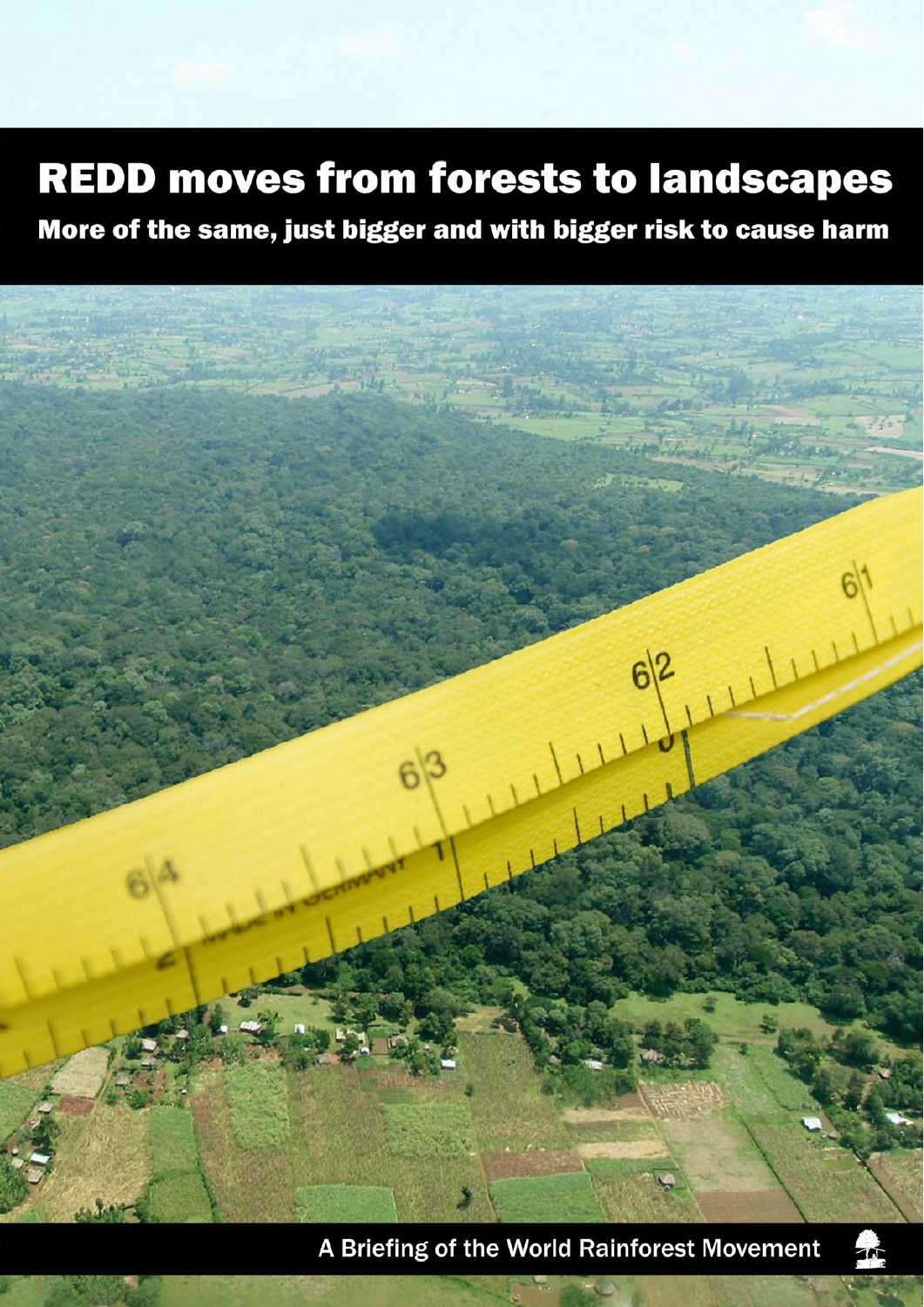**REDD moves from forests to landscapes: More of the same, just bigger and with bigger risk to cause harm** 

Text: Jutta Kill

Photos: Redmanglar Internacional, Kiara, CPP, Canco

© World Rainforest Movement International Secretariat Maldonado 1858 – CP 11200 – Montevideo, Uruguay Telephone/Fax: + 598 2 4132989 Email: wrm@wrm.org.uy Website: www.wrm.org.uy

The contents of this publication can be reproduced totally or partially without prior authorization. However, the World Rainforest Movement should be duly credited and notified of any reproduction

**Published in September 2014** (previously as an article of the monthly electronic bulletin of WRM of July 2014)

This publication is also available in French, Portuguese and Spanish.

*This publication was produced with the financial support of Misereor (Germany) and the Swedish Society for Nature Conservation (SSNC).* 

*The opinions expressed do not necessarily reflect the views of Misereor or the SSNC.* 

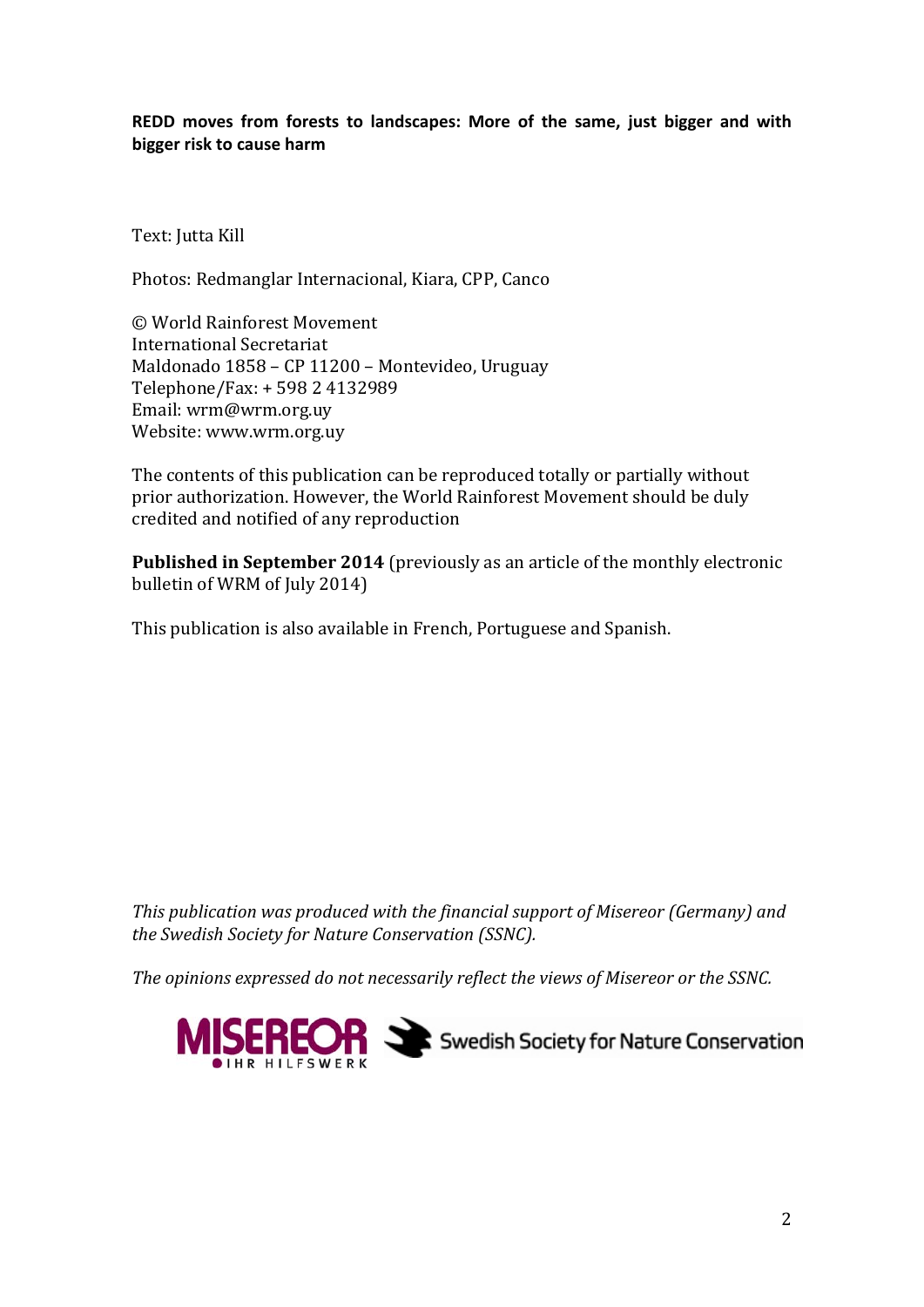## **REDD moves from forests to landscapes:**

**More of the same, just bigger and with bigger risk to cause harm**



**In the late 1980s, the FAO and the World Bank launched their first large programme to halt forest loss. It was called** *Tropical Forestry Action Plan (TFAP).* **A report for WRM in 1990 showed that "***the Tropical Forestry Action Plan is fatally flawed. Far from curbing forest loss, the Plan will accelerate deforestation."* **Little change to the analysis from some 24 years back would be required to make it applicable to REDD, REDD+, and probably soon, landscape REDD. The landscape REDD approach attempts to include both forests and agriculture, and remains as top‐down and condescending towards forest‐dependent communities and collaborative with the corporate associations of the agriculture and logging sectors as the FAO and World Bank's failed Tropical Forestry Action Plan of the 1980s. Deforestation and the emissions from it will continue, and in the process landscape REDD will cause a lot of harm by vilifying forest‐dependent communities and those who produce the majority of the world's food – small scale farmers. But it need not be that way if instead government action focused on leaving fossil fuels in the ground and phasing out industrial agriculture – the cause of the large majority of emissions in the land use sector. REDD is the smokescreen to hide inaction on these pressing challenges.**

Since the 2007 climate summit in Bali, Indonesia, UN climate negotiators have discussed how to reduce forest loss – or more precisely, how to reduce the emissions caused when forests are destroyed ‐ under a concept called REDD, Reducing Emissions from Deforestation and Forest Degradation (see WRM website section on REDD  $<sup>1</sup>$  and</sup> 10 Things Communities Should Know About REDD<sup>2</sup>). Soon, REDD became REDD+, and climate negotiators were talking not just about avoiding forest loss but also about "*the conservation, sustainable management of forests and enhancement of forest carbon stocks in developing countries,*" – in other words, how to include the logging and industrial tree plantations industry in any potential future carbon revenue stream. In parallel to the UN talks, hundreds of millions of euros began to be spent on consultants

<sup>&</sup>lt;sup>1</sup> http://wrm.org.uy/browse-by-subject/mercantilization-of-nature/redd/<br><sup>2</sup> http://wrm.org.uy/books-and-briefings/10-things-communities-should-know-about-redd/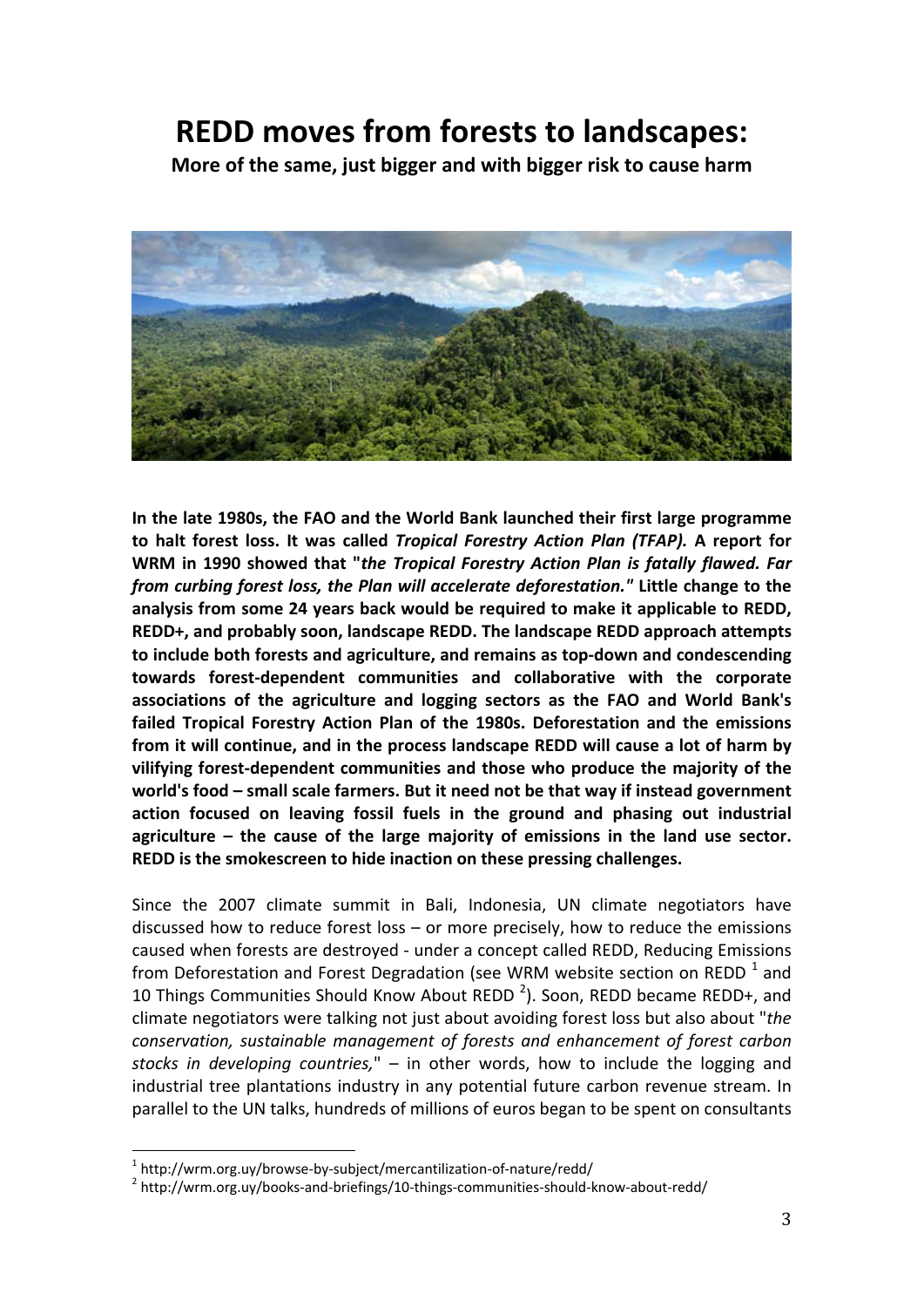preparing methodologies, entrepreneurs and conservation NGOs implementing REDD plans, pilot initiatives and model projects, and another set of consultants certifying that the methodologies the first consultants had developed were applied. When the REDD project salesmen arrived in the forest, forest dependent communities and indigenous peoples were given many promises of benefits and employment but got mainly harassment, restrictions on the land use that provides their livelihood and blame for being responsible for deforestation. While those practising traditional forest use, and who often defended the forest against outside destruction, were vilified, the real drivers of forest loss continued unabated, and so did emissions. This pattern has been documented in a large number of reports (see the WRM website for a selection<sup>3</sup>).

That deforestation continues at alarming speed despite all the money and words spent on REDD should not come as a surprise. The focus of REDD on carbon has diverted attention away from the direct and underlying causes of deforestation – violation of forest peoples' tenure rights and customary land use, industrial agriculture and monoculture plantations, cattle ranching, commercial logging, extraction of minerals, gas and oil, large-scale infrastructure<sup>4</sup> and the associated development model that relies on ever-growing consumption. At an international seminar on 'REDD+ Implementation and Sustainable Forest Management' in Tokyo, Japan, in early 2014, Donna Lee, the former lead negotiator on REDD for the USA mentioned the example of a country that *"spent over \$50 million to use fancy remote sensing techniques […] to try to get very precise measurements of land‐cover change; spending a lot of money on carbon assessments […]. However, they did not really actually know what they were planning to do to actually reduce emissions [from deforestation]*.*" <sup>5</sup>* In a major study on REDD, the Center for International Forestry Research, CIFOR, found that where REDD+ initiatives aim to reduce forest loss, they are "*encountering major challenges whose root causes lie outside their project boundaries*". <sup>6</sup>

Some 16 years ago, many of the same governments now discussing REDD at the UN climate talks met at the Underlying Causes (of tropical deforestation) initiative supported by the UN's IPF, the Intergovernmental Panel on Forests. For this initiative, governments had already committed inter alia to "*prepare in‐depth studies of the underlying causes at the national and international levels of deforestation and forest degradation and to analyse comprehensively the historical perspective of the causes of deforestation and forest degradation in the world, and other international underlying causes of deforestation and forest degradation, including transboundary economic forces*."7 In proposal 29c of the IPF's Proposals for Action, on land tenure and benefit sharing, governments agreed to "*formulate policies aiming at securing land tenure for local communities and indigenous people, including policies, as appropriate, aimed at the fair and equitable sharing of the benefits of forests*." Many NGOs and governments

 $3$  http://wrm.org.uy/browse-by-subject/mercantilization-of-nature/redd/<br> $4$  See World Rainforest Movement Bulletin 203 of June 2014 for more detail on the role of infrastructure

in forest destruction. http://wrm.org.uy<br><sup>5</sup> http://www.ffpri.affrc.go.jp/redd-rdc/en/seminars/reports/2014/02/06/01. html#programnew<br><sup>6</sup> W. Sunderlin et al. (2014): The Challenge of Establishing REDD+ on the Ground: Insig Subnational Initiatives in Six Countries. http://www.cifor.org/library/4491/the‐challenge‐of‐

establishing-redd-on-the-ground-insights-from-23-subnational-initiatives-in-six-countries/<br><sup>7</sup> (4) IPF proposals for action, Proposal 27a and b, see http://wrm.org.uy/oldsite/deforestation/UC.html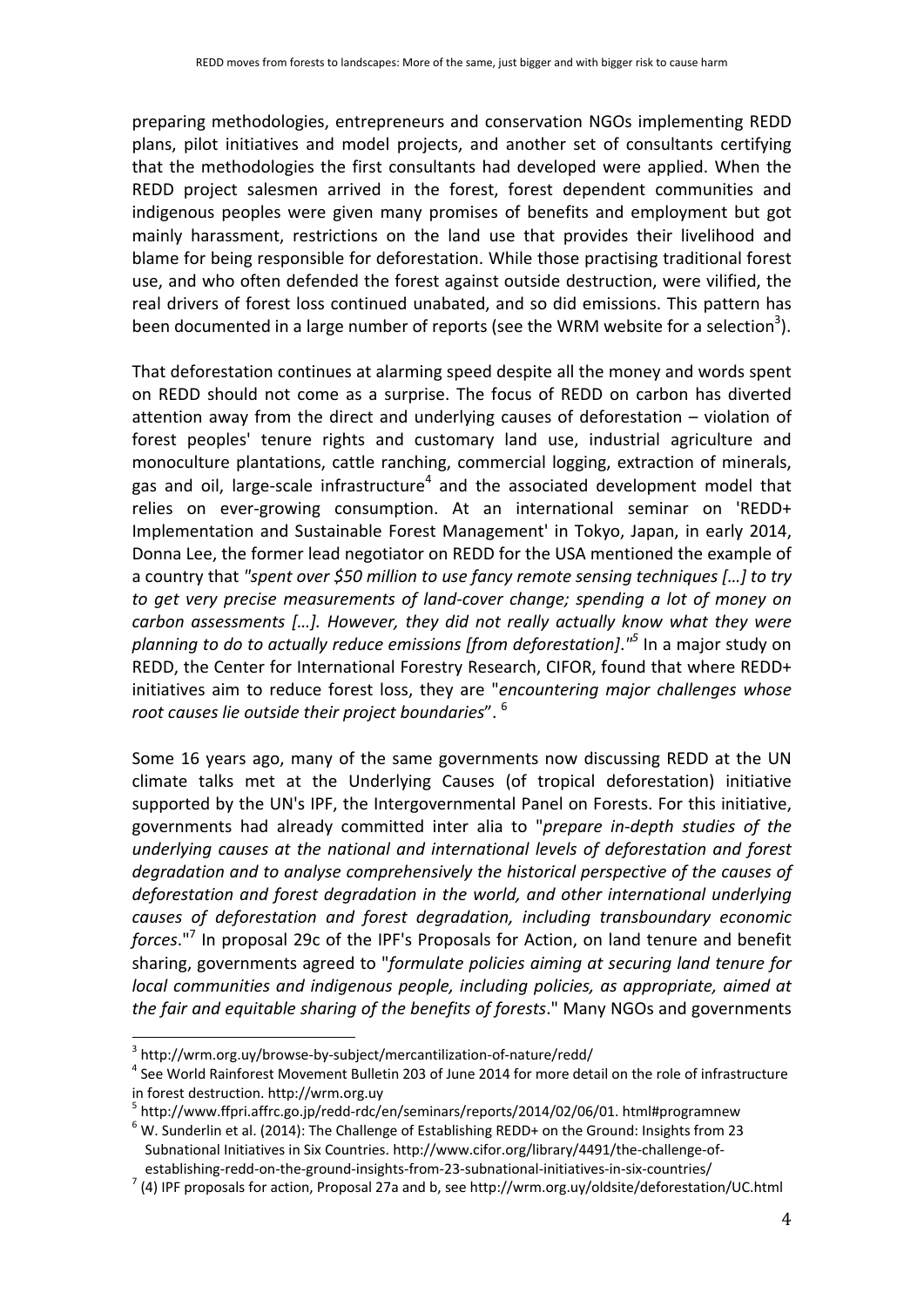prepared in‐depth studies on the drivers of forest loss, though government policies aiming at securing land tenure for local communities and indigenous peoples rarely passed from word to action. In its report to the UN Commission on Sustainable Development in 2000, the Intergovernmental Forum on Forests (IFF) $^8$  presented the decisions taken at its fourth session. Based on the conclusions from a five‐day global workshop in January 1999, hosted by the government of Costa Rica, on the Underlying Causes of Deforestation and Forest Degradation, paragraph 58 of the IFF report states that: *"To overcome major obstacles when addressing the underlying causes of deforestation and forest degradation, IFF stressed the importance of policy consistency inside and outside the forest sector. Furthermore, it emphasized the need for effective policy coordination for addressing underlying causes of deforestation, which are often interrelated and social and economic in character, and include poverty; lack of secure land tenure patterns; inadequate recognition of the rights and needs of forest‐ dependent indigenous and local communities within national laws and jurisdiction; inadequate cross‐sectoral policies; undervaluation of forest products and services; lack of participation; lack of good governance; absence of a supportive economic climate that supports sustainable forest management; illegal trade; lack of capacity; lack of enabling environment, at both the national and international levels; and national policies that distort market and encourage forest lands conversion to other uses, including in low forest cover lands. It was further noted that the underlying causes of deforestation and forest degradation as well as the approaches to deal with them are often country specific and therefore vary among countries*." <sup>9</sup>

That the UN climate meetings have discussed REDD for more than five years now as if they were the first ever to have discovered that tackling deforestation requires looking at the drivers outside the forest demonstrates an astounding lack of institutional learning, or maybe even an inability to learn.

## **World Bank pioneers another false solution**

True to its 'doing without learning' approach (the Bank claims to be 'learning by doing') and its 'pioneer role' in promoting false solutions to climate change, the World Bank, along with UN agencies like FAO has begun floating yet another new concept – landscape REDD. Same idea as REDD, just bigger – and with the potential to do more harm. For a while, the expression used at the UN climate negotiations was REDD++, with the second + indicating that in addition to logging and industrial tree plantations, emissions from land use for agriculture and benefits for agribusiness would also be considered. References to agriculture and climate change increased, and FAO and others began to talk about 'climate‐smart' agriculture (see article on 'climate‐smart agriculture' in this bulletin and at FAO's website  $10$ ). The World Bank picked up the term, talking for example in relation to REDD+ finance about how "*Through higher*

 $8$  The IPF had in the meantime been renamed into Intergovernmental Forum on Forests (IFF), and would later change name to UN Forum on Forests, UNFF. Its effect on tackling forest loss remains elusive, as

the continued loss of large areas of forests across the globe demonstrates.<br><sup>9</sup> Report of the Intergovernmental Forum on Forests on its Fourth Session (E/CN.17/2000/14).

http://daccess‐dds‐ny.un.org/doc/UNDOC/GEN/N00/351/79/PDF/N0035179.pdf?OpenElement <sup>10</sup> http://www.fao.org/climatechange/climatesmart/en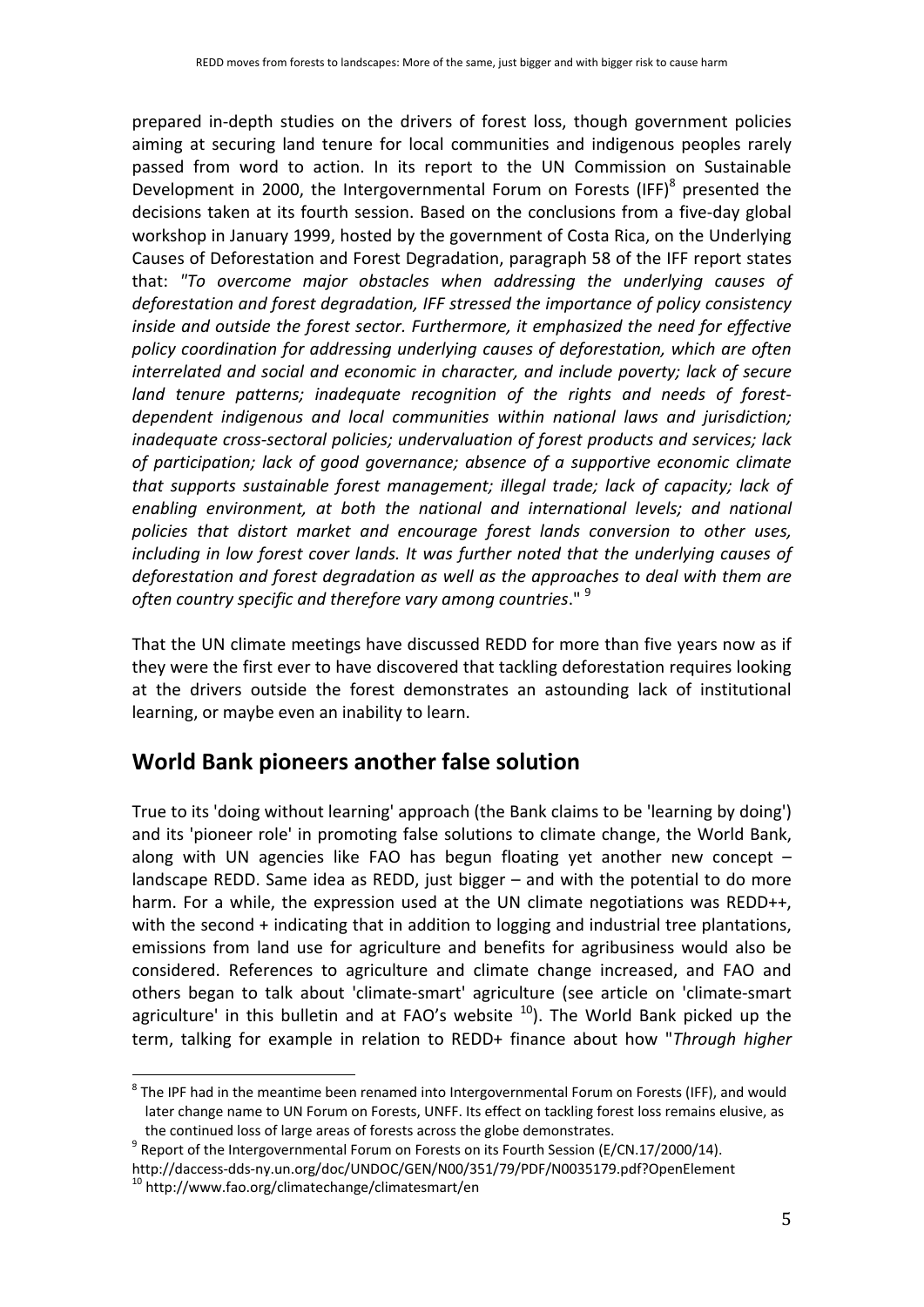#### *yield production, climate resilient crops and increased carbon capture, Climate‐Smart Agriculture can help the world produce the food it needs to prevent hunger*." <sup>11</sup>

But the term REDD++ proved too abstract. "*For too many people, REDD is just an abstract financing tool. But landscapes – which include the fields and the farms, the ranchers and farmers – those are things that people can see. If we tell them that we're preserving the landscape, and that REDD is just one tool to help us pay for it, that they understand,*" Indonesian Deputy Minister at the time, Heru Prasetyo, stated in December 2013. In June 2012, the World Bank's vice president and special envoy for climate change, Rachel Kyte, already wrote about "*Landscape Approaches to Sustainable Development*", reporting on the Agriculture and Rural Development Day that took place during the Rio+20 conference – the same conference that replaced 'Sustainable Development' with the 'Green Economy' (see WRM Bulletin 179<sup>12</sup>). Rachel Kyte quoted the then-CIFOR Director, Francis Seymour, who was also at the Agriculture and Rural Development Day: "*The landscape approach is a way that we can improve agricultural productivity and rural livelihoods while also addressing threats to forests, water and biodiversity."* Chris Lang of REDD‐Monitor also wrote about Seymour's statement: "*How to explain CIFOR's enthusiasm for "landscapes"? In March 2012, REDD‐Monitor interviewed Seymour. In a wide‐ranging interview, she didn't mention the word "landscape" once. When I asked her about the Forest Days<sup>13</sup> she didn't hint that a change might be in the pipeline. There are 59 posts on CIFOR's Forest News Blog that are filed under "landscapes". Obviously this is a subject that CIFOR considers to be important. But only two of the posts were written before June 2012 and Kyte's announcement that "we need to be coming to 'Landscape Days'*". As Donna Lee, former lead negotiator on REDD for the USA said at the international seminar mentioned above: *"We go through these flavors. I feel like now the flavor is sustainable landscapes. You hear about this a lot at the World Bank, amongst donors; everyone is talking about sustainable landscapes."*

By 2013, the World Bank was not just talking up the 'landscape REDD' idea, but it had also been given the funding to advance landscape REDD on the ground. At that year's UN climate meeting in Warsaw, Poland, three countries ‐ Norway, the United Kingdom, and the USA ‐ together committed US\$280 million to the "BioCarbon Fund Initiative for Sustainable Forest Landscapes". The BioCarbon Fund is a public‐private partnership, housed in the World Bank, "*that mobilizes finance for activities that sequester or conserve carbon emissions in forest and agricultural systems*" <sup>14</sup>*.* Ecosystems Marketplace, an internet platform promoting trading in ecosystem services and a strong promoter of including forests into carbon markets, wrote from the UN climate meeting in Poland: "*You couldn't escape it if you attended year‐end climate talks in Warsaw this year. After all, Indonesian Deputy Minister HeruPrasetyo talked about it incessantly, as did World Bank Vice President Rachel Kyte. Peter Holmgren, who heads*

<sup>&</sup>lt;sup>11</sup> http://www.worldbank.org/climatechange<br><sup>12</sup> http://wrm.org.uy/bulletins/issue-179/<br><sup>13</sup> Since 2007, CIFOR has been organising an annual meeting called 'Forest Days' on the weekend between the 2‐week UN climate meetings. In 2013, these 'Forest Days' were renamed 'Landscape Days' by the new CIFOR director Peter Holmgren, formerly at the FAO.<br><sup>14</sup> http://www.worldbank.org/en/news/feature/2013/11/20/biocarbon-fund-initiative-promote-

sustainable‐forest‐landscapes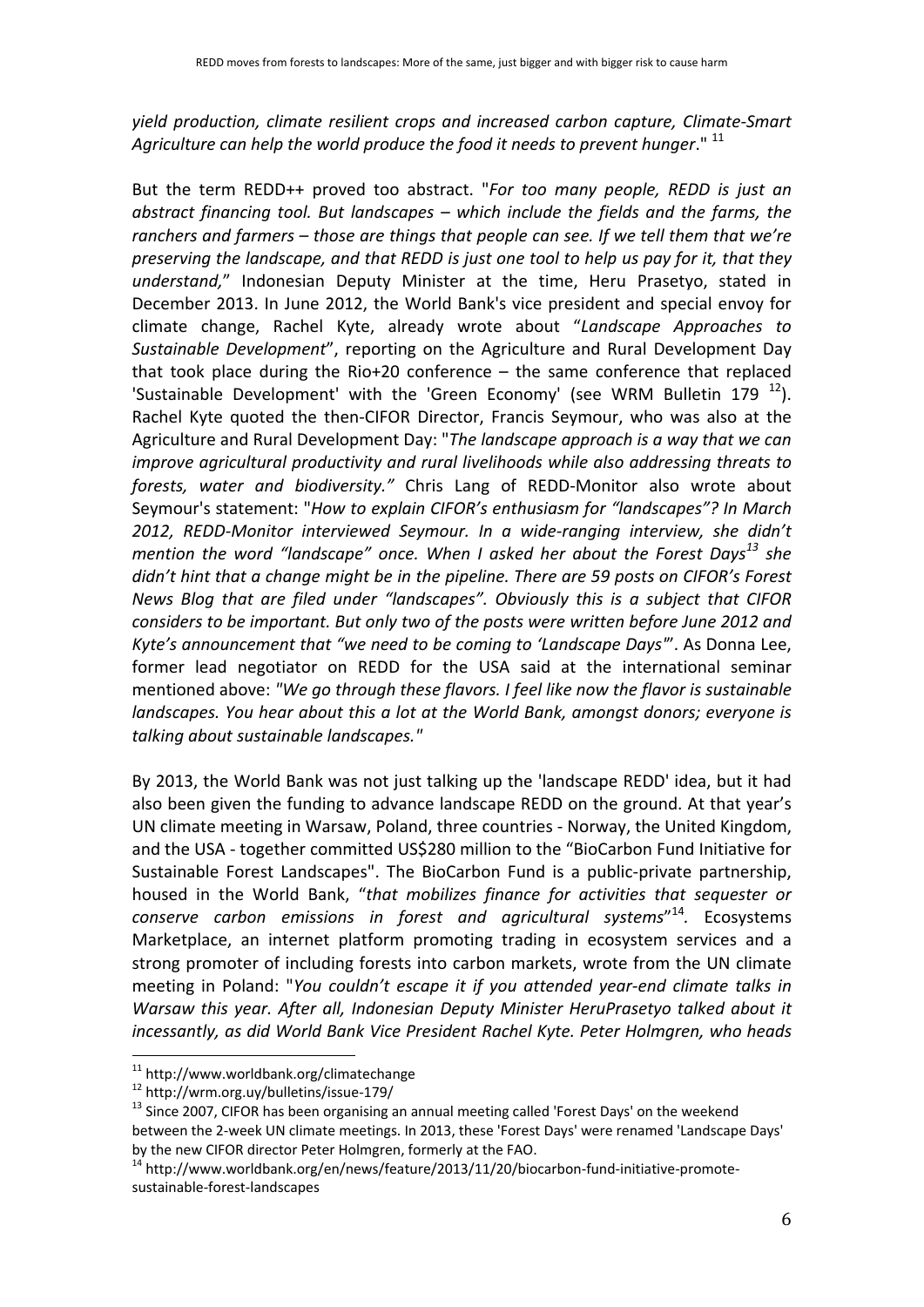*the Center for International Forestry Research (CIFOR), built the two‐day Global Landscapes Forum around it, and the United States, United Kingdom, and Norway launched the Initiative for Sustainable Forest Landscapes (ISFL) to make it a reality. Even official negotiators meeting under the auspices of the under the auspices of the United Nations Framework Convention on Climate Change (UNFCCC) held a two‐day workshop on it. The "it" is the "landscapes approach" to reducing greenhouse gas emissions from fields, farms, and forests."15* Agriculture was on the way in, forests on the way out at the UN climate talks.

As with all such new flavours, this one required preparation. In an April 2012 document labelled "Brief Note for External Discussion", the government of the USA indicates its willingness to contribute to a fund with the objective to: *"Facilitate the implementation of national REDD+ strategies by developing the enabling environments necessary to source more sustainably‐produced commodities at scale."* As 'expected results', the document mentions among others that "*The implementation of well‐ designed, large‐scale integrated programs of this type should lead to the establishment of a better enabling environment for sourcing sustainably‐produced commodities, improving conditions for farmers while facilitation the achievement of sustainability commitments made by companies*." The document contains an imaginary example of what action such a new funding mechanism might support (see box below). The last paragraph is particularly worth noting – perhaps even more so in conjunction with the article in this bulletin about the World Bank's push in Kenya for 'climate‐smart agriculture', and when comparing the imaginary example with the approach that will be taken by the BioCarbon Fund Initiative for Sustainable Forest Landscapes.

#### **Indicative Example of an Integrated Program**

Agrolandia is a medium-sized country with an economy that is largely dependent on the natural resource sector. The Fronteria region is an area of rapid agricultural expansion for a number of commodity crops; this expansion is associated with a high deforestation rate. Both large plantations and smallholders exist in the region. Land tenure is unclear, concessions overlap, and government presence is limited. Addressing deforestation associated with agriculture in this region is a focus of Agrolandia's REDD+ strategy.

A Funding Avoided Deforestation integrated grant program here might include the establishment of a land registry, registration of properties, mapping of concessions, and adjustment of titles where necessary. The grant could support the identification and mapping of underutilized cleared land in Fronteria, with land swaps for concessions within primary forest. Technical support could be provided to the rural development bank to design loans which rewarded producers following specific sustainability criteria such as maintaining high forest cover, with preferential loan terms. An agricultural extension service might be established to provide farmers with training on high value agroforestry crops, best management practices, and conservation measures. The program might cover the incremental costs of redirecting a planned road from Fronteria to the port away from the forest, so as not to spur new forest clearing. Support might be given to the national government to develop a subnational reference level and MRV system for Fronteria, as an interim step towards a national system. The government of Agrolandia might commit to the establishment and staffing of a national protected area to formally protect the remaining forest in the region, and increasing their enforcement of existing environmental regulations, as an in-kind contribution.

Complementary financing might be sought from the IFC to support the large plantations in the region in achieving certification and improving access to export markets. The Overseas Private Investment Corporation might finance a project to improve genetic stocks for small and medium farmers, allowing them to increase yields without expanding the agricultural footprint. The Millennium Challenge Corporation might provide funding for processing facilities for smallholders, increasing their value added and improving livelihoods.

This example is purely indicative, and programs will vary greatly depending on the country context. All examples of investments support used here do not imply a commitment.

<sup>15</sup> http://www.landscapes.org/can‐unfccc‐accommodate‐landscapes‐views‐warsaw/#.U8rjFfmSwf0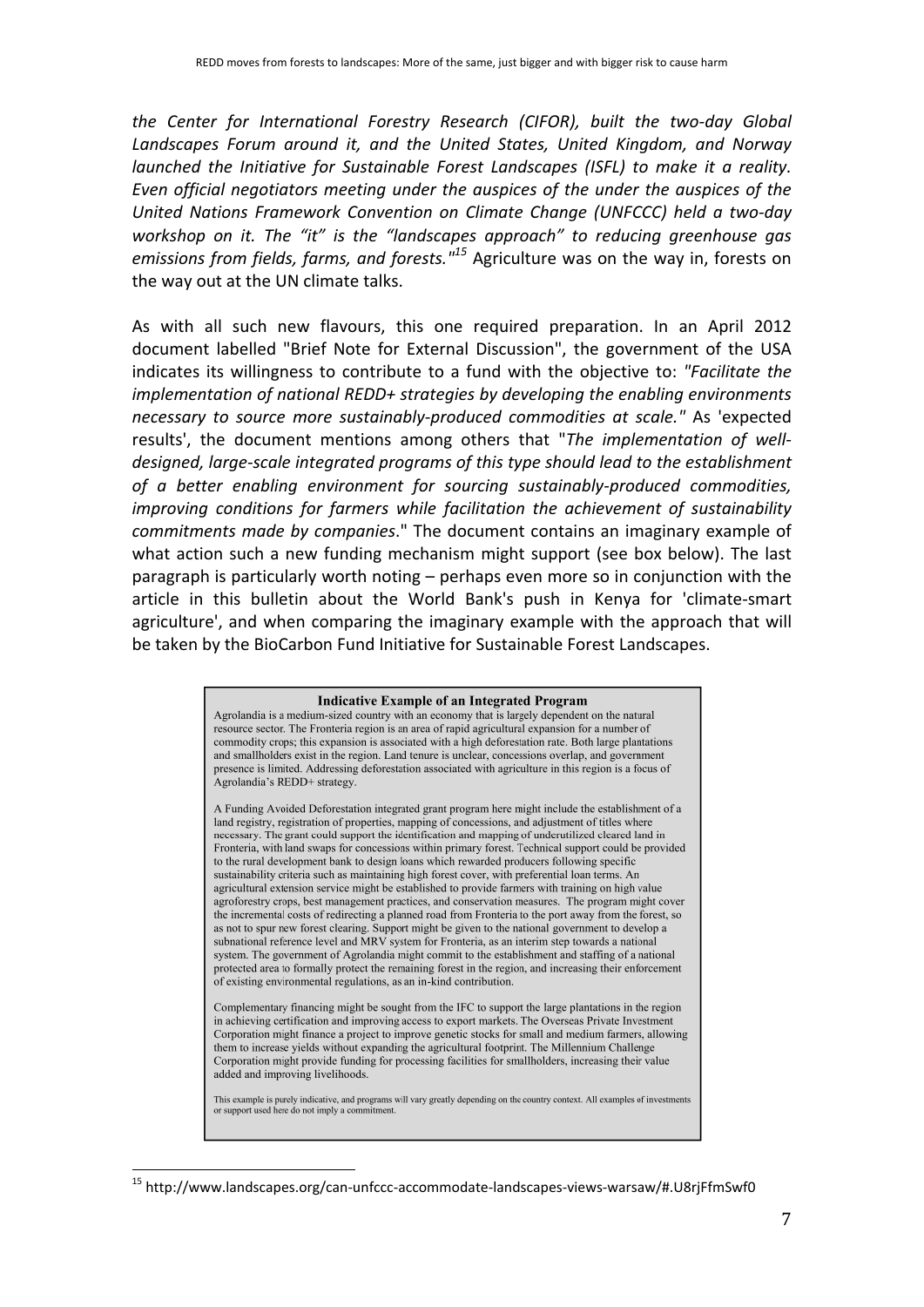Also in preparation for 'landscape REDD' in October 2013, the Government of Norway, through its International Climate and Forest Initiative, convened the REDD Exchange *"in order to facilitate learning and knowledge sharing on REDD+."*What would they be talking about in this exchange? *"In particular, the Exchange facilitated discussions on the landscape approach within the framework of REDD+, commodity supply chains relevant for REDD+, analysis concept and methodology development for REDD+ implementation, jurisdictional approaches, and finance."* <sup>16</sup>

Norway's development cooperation agency, NORAD, also financed a project called 'Reduced Emissions from All Land Use'. The project conducted a report in 2013 called 'Towards a Landscape Approach for Reducing Emissions', which documents lessons and experiences "*from exploratory work on landscape approaches towards emission reductions, the results of which aim to support actors in Reducing Emissions from Deforestation and Forest Degradation (REDD+), agriculture and climate smart landscapes.*" <sup>17</sup>

## **Landscape REDD and the Green Economy**

"*Increasing public and private investments in REDD+ would create productive, profitable, and sustainable landscapes that sequester and store more carbon and will enable enhanced delivery of environmental services – the heart of a Green Economy*," writes UNEP's International Resource Panel Working Group on REDD+ and a Green Economy.<sup>18</sup>

Corporations whose demand for agricultural commodities causes massive greenhouse gas emissions from both forest loss and fossil fuel use – and is destroying peasant agriculture, their territories and health around the globe - are among the strongest promoters of the shift from REDD to landscape REDD and 'climate smart agriculture'. "*This is exactly the type of initiative that we are delighted to support. We need to find new forms of public‐private partnership to address global challenges such as deforestation*," the World Bank quotes Paul Polman, the chief executive officer of Anglo‐Dutch multinational consumer goods company, Unilever, about the BioCarbon Fund Initiative for Sustainable Forest Landscapes.

Unilever has also teamed up with other corporate commodity food companies in the Consumer Goods Forum, *"a collaboration of 400 retailers, manufacturers, and service providers with combined annual sales of over US\$3 trillion"*. Brazilian research institute

<sup>&</sup>lt;sup>16</sup> http://climate-l.iisd.org/news/redd-exchange-discusses-landscape-approach-highlights-norwaysengagement/

<sup>17</sup> http://www.asb.cgiar.org/report/towards-landscape-approach-reducing-emissions-substantive-

report-reducing-emissions-all-lan-0<br><sup>18</sup> UNEP (2014): Building Natural Capital: How REDD+ can Support a Green Economy, Report of the International Resource Panel, United Nations Environment Programme www.ecoagriculture.org/~ecoagric/documents/files/doc\_577.pdf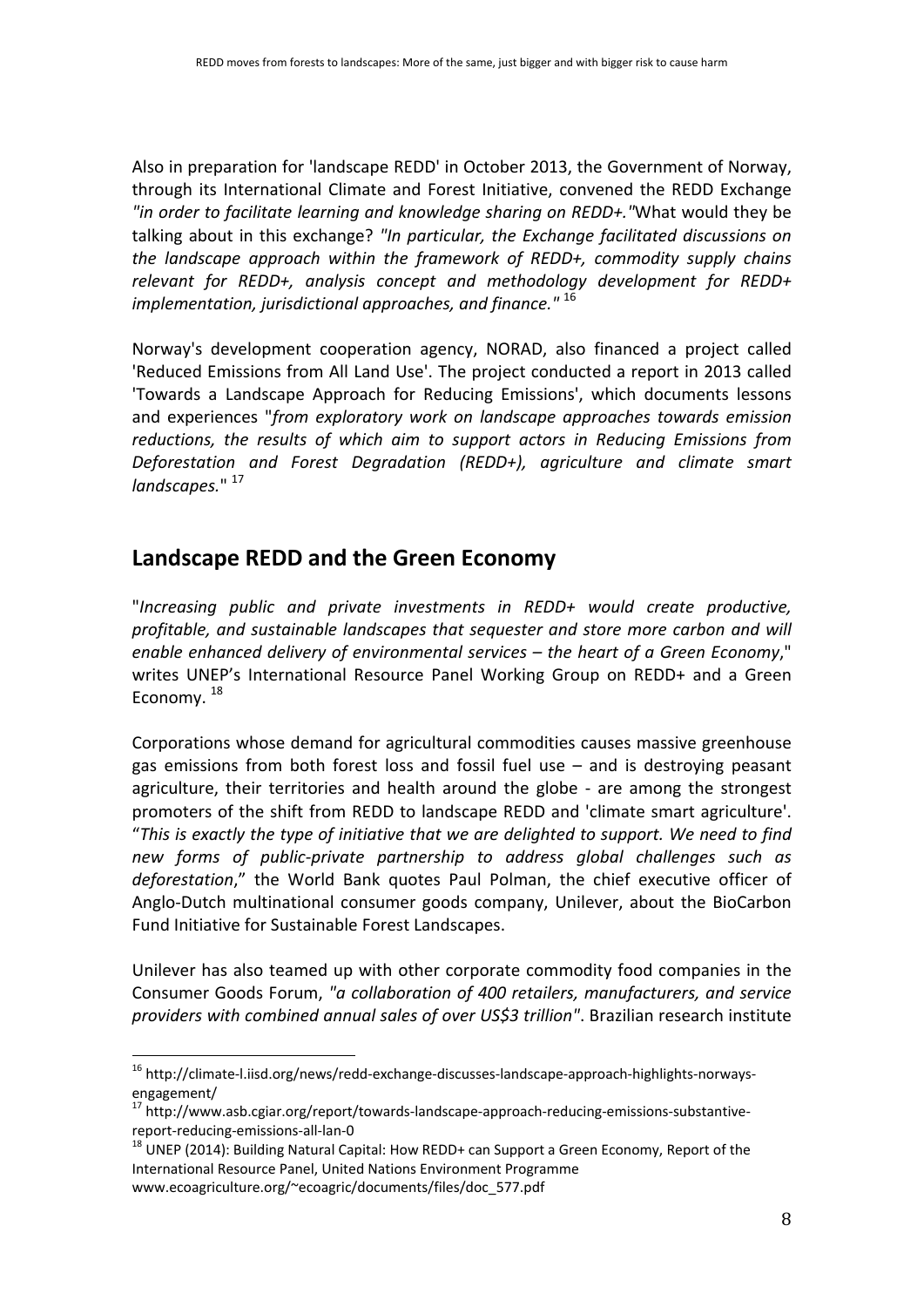IPAM cites Unilever as a prominent private sector participant in a *"consortium of organisations, commodity roundtables (Roundtable on Responsible Soy, Bonsucro/sugar cane, Roundtable on Sustainable Palm Oil and more recently the Global Roundtable for Sustainable Beef)*". According to IPAM, the consortium *"aims to build bridges between agricultural commodity roundtables and REDD+ financing,*" stating that "*synergies between REDD+ and roundtable standards show that there is a potential for REDD+ to contribute to market transformation for agricultural commodities*."19 A 2014 publication by staunch carbon markets advocates Forest Trends elaborates that*"a key ambition is to move from improving sustainability at the individual farm level to the landscape level to reduce costs and secure supply and, from a REDD+ perspective, to ensure that certification tools are associated with GHG mitigation outcomes*.*" <sup>20</sup>* (See WRM's website on certification <sup>21</sup> for how this tool is used to help advance corporate expansion of industrial plantations at the cost of small scale farming and rural economies).



One topic is absent in all of these initiatives, however: the urgent need to reduce overconsumption and export‐oriented industrial monoculture production of oil palm and other agricultural commodities that Unilever and other international food corporations trade internationally, with all the consequences for forests, forest peoples and the climate that this trade causes.

<sup>&</sup>lt;sup>19</sup> Amazon Environmental Research Institute (IPAM) (2013): Financing of improved agricultural production can reduce forest losses. Draft. www.norad.no/en/support/climate...forest‐ initiative.../407556?

<sup>&</sup>lt;sup>20</sup> R. Edwards et al. (2014): Jurisdictional REDD+ Bonds: Leveraging Private Finance for Forest Protection, Development, and Sustainable Agriculture Supply Chains.<br><sup>21</sup> http://wrm.org.uy/browse-by-subject/tree-plantations/certification/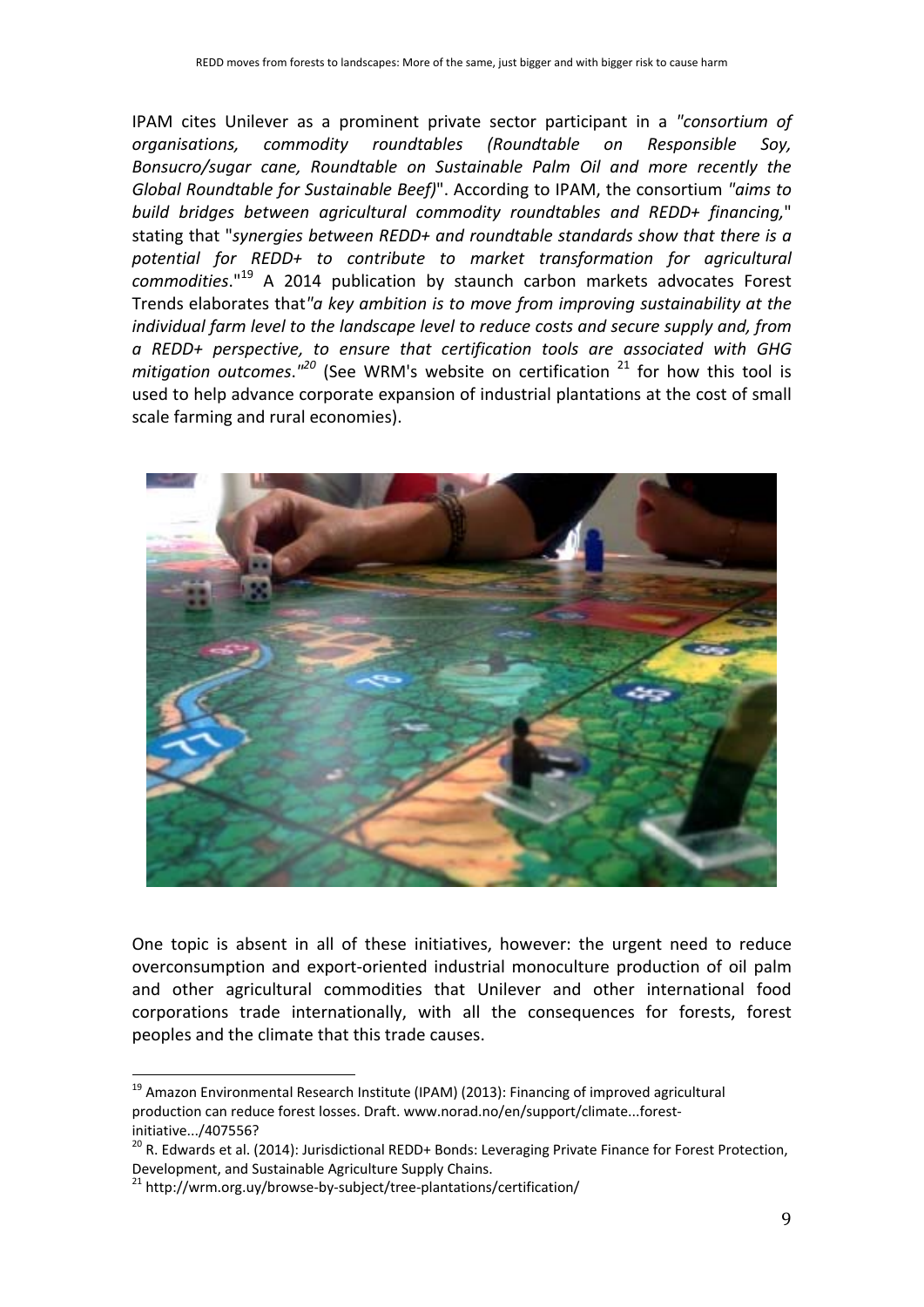Rather than supporting small farmers whose agriculture feeds the world with less than a quarter of all farmland, $^{22}$  and calling for action to tackle the severe problems this corporate model of industrial agriculture and plantation forestry causes, the World Bank sees these corporations as its strong allies. *"Engagement and support of the private sector therefore lies at the core of the new BioCarbon Fund initiative. In fact, corporations such as food and health products giant Unilever, Mondelez, and Bunge have been deeply involved from its inception, spearheading a new model of* engagement," the World Bank writes. <sup>23</sup>

How closely REDD and the landscape approach are intertwined is also shown in a project carried out by the conservationist NGO, The Nature Conservancy (TNC), funded with a grant from the Government of Norway, and support from USAID, UK Prosperity Fund, Mafrig, Walmart, Cargill, the Amazon Fund, and the Ann Ray Charitable Trusts, under a programme titled 'Sustainable Landscapes in Brazil and Indonesia.' The São Félix do Xingu REDD+ Pilot Program in Brazil "*is developing a model for sustainable, low‐carbon development across more than 9 million hectares in the Amazon. This model helps to register all of the municipality's landowners to comply with Brazil's Forest Code, and assists ranchers to increase cattle production on their existing pasture land*." <sup>24</sup>

And TNC is not the only NGO promoting landscape REDD in Brazil. *"Corporate Practises linked to biodiversity are good business",* writes Conservation International (CI) when they launched the 'TEEB for Business Brazil' report in March 2014. One of their partners in the project was Monsanto. The multinational agrochemical corporation has been aggressively promoting soya plantations, the use of pesticides and genetically engineered seeds and continues to cause controversy. According to Monsanto Brazil´s Sustainability and Corporate Social Responsibility Manager, Daniela Mariuzzo, "*This initiative is in line with Monsanto´s mission of improving the daily live of farmers and support them in producing more and better, and in a sustainable way [..]*" 25. CI's report is notable for its absence of references to the effective approach the government of Brazil used to reduce deforestation before REDD came along – law enforcement and strengthening enforcement agencies while linking access to agricultural credit to demonstration of compliance with the law. REDD and initiatives like 'TEEB for Business Brazil' have provided space for this approach to be swapped for a new flavour, one that is likely more to the taste of the corporate sectors that have thus far profited immensely from deforestation. That new trend aims to "*transform environmental legislation into tradable instruments*," as Pedro Moura Costa, founder of the Brazilian

<sup>&</sup>lt;sup>22</sup> GRAIN (2014): Hungry for land: small farmers feed the world with less than a quarter of all farmland. http://www.grain.org/article/entries/4929

<sup>&</sup>lt;sup>23</sup> http://www.worldbank.org/en/news/feature/2013/11/20/biocarbon-fund-initiative-promotesustainable‐forest‐landscapes<br><sup>24</sup> http://www.nature.org/ourinitiatives/urgentissues/global‐warming‐climate‐change/how‐we‐

work/brazil-redd-fact-sheet-final.pdf<br><sup>25</sup> http://www.institutocarbonobrasil.org.br/agricultura1/noticia=736719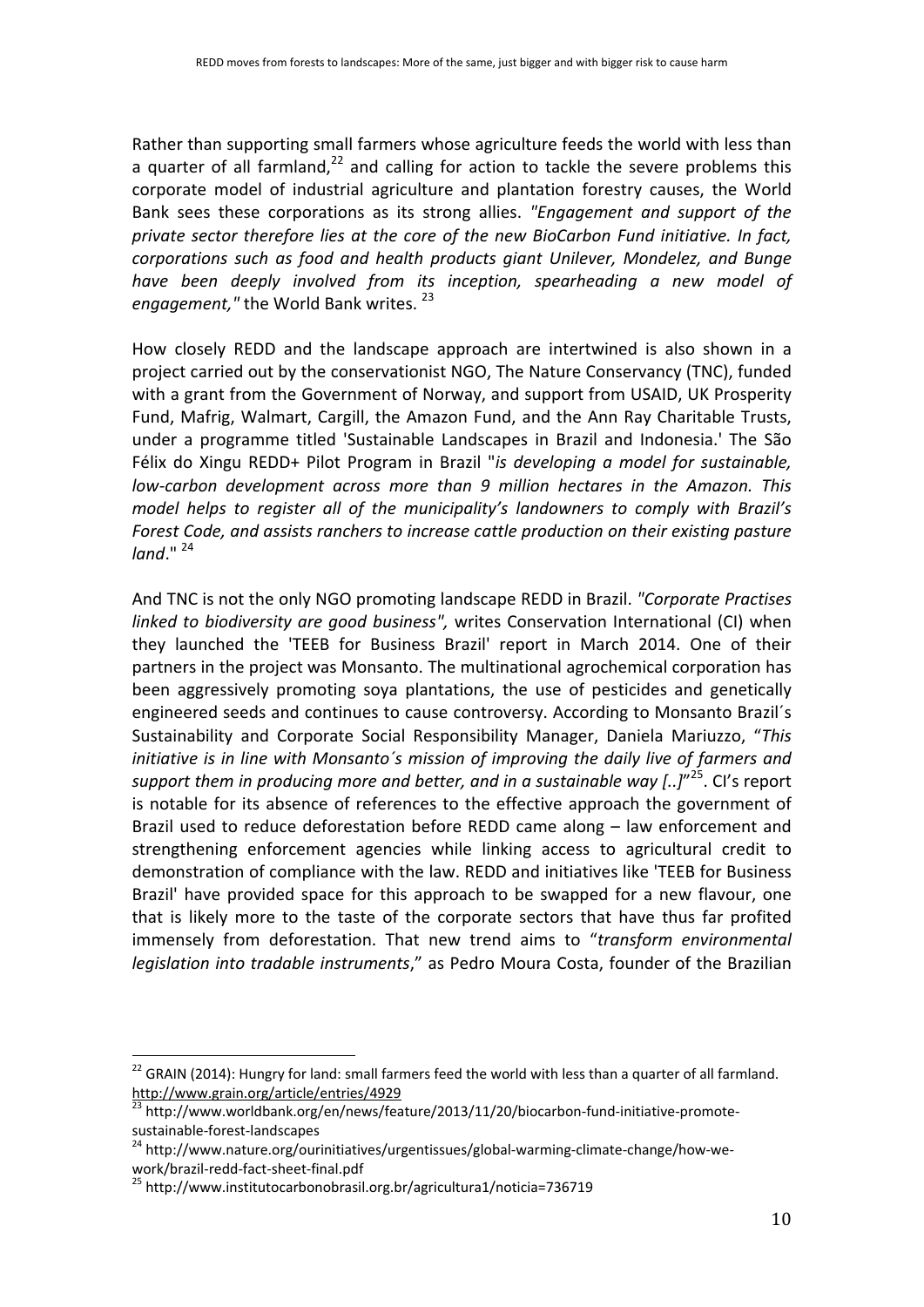environmental stock exchange Bolsa Verde Rio de Janeiro, BVRio, and previously founder of carbon trading firm Ecosecurities, explained when announcing the BVRio.<sup>26</sup>



Brazil's agricultural sector is preparing for the possible new revenue stream that they hope landscape REDD may provide. JBS, the world's largest beef processor; Grupo Andre Maggi, a top trader of soy and corn; Marfrig, a global processor of animal protein; and the local arm of food giant Bunge Ltd, have all entered a program to develop new guidelines to measure emissions from the agricultural sector. The benefits? *"The companies which adopt the Protocol's directives and tools for [greenhouse gas] accounting will have some competitive advantages. […] To understand the operational risks and reputation risks; to identify opportunities to reduce emissions; […]; to anticipate to a potential carbon market"* Internationally, major commodity traders are already familiarising themselves with the carbon market, with multinational commodity firms Vitol, Bunge and Shell Trading active in the trading of carbon credits from the now largely dysfunctional Clean Development Mechanism.<sup>27</sup> MárcioNappo,the Sustainability Director of JBS, is also making sure the focus of the debate over landscape REDD and 'climate‐smart agriculture' will not be on the actual deforestation caused by expansion of the industrial agricultural frontier. He prefers to talk about 'solutions' – particularly the kind that allow his company to continue business‐as‐usual: *"The big discussions about carbon dioxide emissions will not be around transport and deforestation, but around soil management for agriculture."* His solution? Intensifying industrial scale agriculture: *"With the integration of Agriculture‐ Cattle‐Forestry, we will produce meat and grains on the same property making the*

<sup>&</sup>lt;sup>26</sup> See 'Trade in Ecosystem Services. When payment for environmental services delivers a permit to destroy' for detail on the BVRio and the trading of forest restoration credits as alternative to restoring forest on one's own property under the revised Brazilian Forest Code of 2012. http://wrm.org.uy/books‐ and‐briefings/trade‐in‐ecosystem‐services‐when‐payment‐for‐environmental‐services‐delivers‐a‐

permit-to-destroy/<br><sup>27</sup> http://af.reuters.com/article/commoditiesNews/idAFL6N0PK3J020140709? pageNumber=1&virtualBrandChannel=0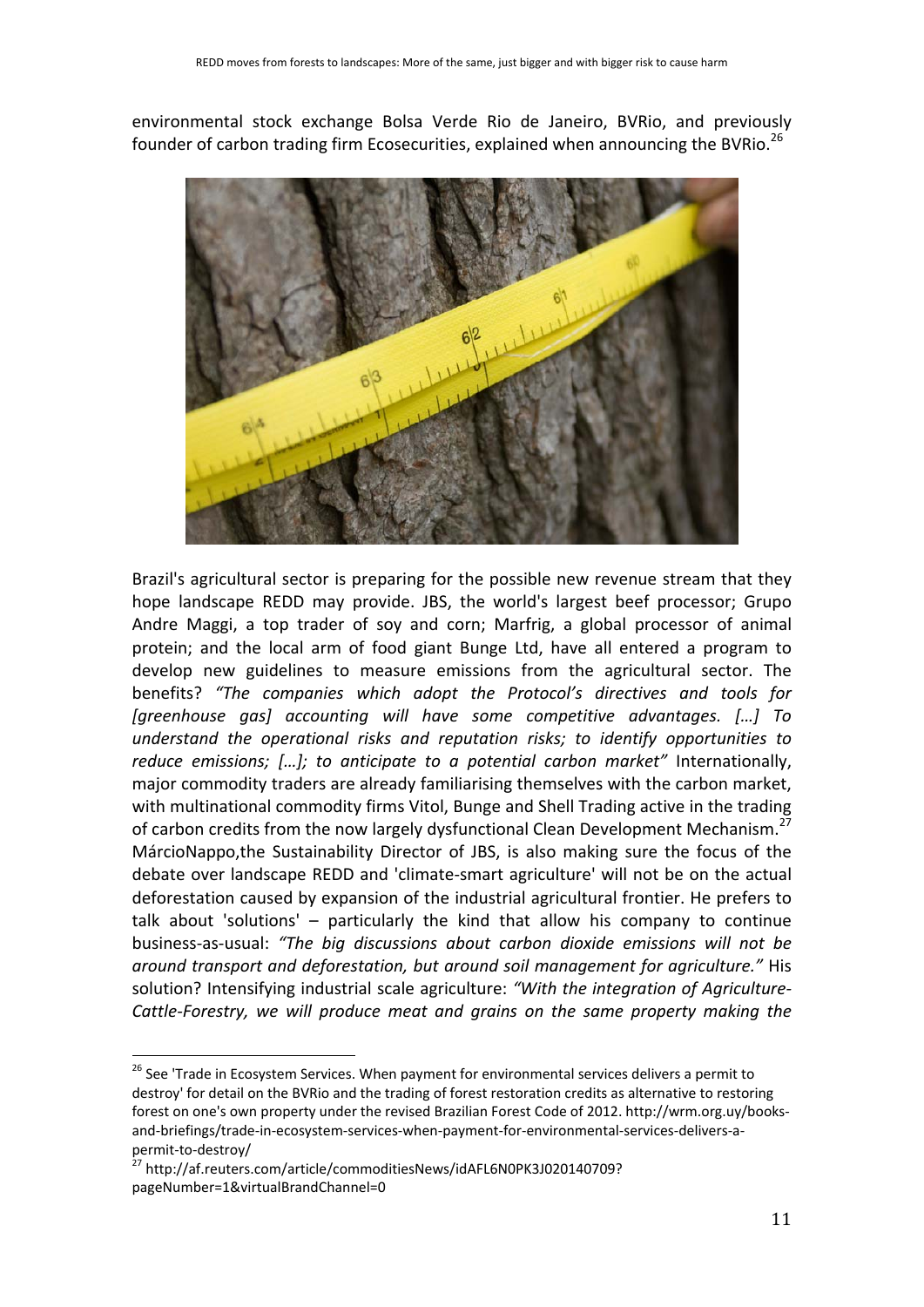*most of the land‐use in a highly productive way and fulfilling the goals of the Forest Code"* <sup>28</sup>

Also in Brazil, a conference 'Scaling Up Sustainable Commodity Supply Chains', held in March 2014 at Iguazu Falls, brought together "*major corporations in the cattle and soy industries, policy makers, financial institutions, deforestation experts, and civil society organizations to identify challenges and discuss potential solutions to shift towards sustainable, low deforestation commodities*." The agenda suggests that they neither discussed how to reduce international agricultural commodities trade and instead enable food sovereignty through strengthening peasant agriculture and community rights to the land, nor how to halt expansion of tree and crop plantations, that continue to not only destroy forests but also livelihoods of those who depend on forests.

Some who were involved in REDD seem to be willing to taking a second look. *"On some ways we can do fancy models, but at the end of the day these local communities actually know what they need. It seems as though that is the starting point,"* Donna Lee commented at the Tokyo seminar mentioned earlier*.* That insight has evidently not reached the architects of landscape REDD at the World Bank's BioCarbon Fund and elsewhere. The landscape REDD idea they are putting into place will be applying the same model, be based on the same flawed analysis and thinking that has already been tried and been failing with REDD, has failed in the UN's IPF, then IFF, then UNFF since the late 1990s, and failed in the FAO and World Bank's Tropical Forestry Action Plan (TFAP) $^{29}$  before that. In 1990, Marcus Colchester and Larry Lohmann wrote about the TFAP that it was *"fatally flawed. Far from curbing forest loss, the Plan will accelerate deforestation."* Little change to the analysis from some 24 years back would be required to make it applicable to REDD, REDD+, and probably soon, landscape REDD.

The outcomes of landscape REDD will therefore likely not differ much from those of TFAP or REDD. The approach remains as top‐down and condescending towards forest‐ dependent communities and collaborative with the corporate associations of the agriculture and logging sectors as the FAO and World Bank's failed Tropical Forestry Action Plan in the 1980s. Deforestation and the related emissions will continue, and in the process will cause a lot of harm by vilifying forest-dependent communities and those who provide the staple foods that feed the world – small scale farmers.

The result for small scale farmers? Likely the same as for forest-dependent communities and swidden cultivation under REDD: promises of benefits that will turn into even more precarious conditions of production and vilifying of peasant farming while the large agroindustry corporations pass the blame down the supply chain and their biotechnology partners offer genetically engineered (GE) seeds suited for 'climate‐smart' no‐till farming (see article in this bulletin on 'climate‐smart' agriculture).

 <sup>28</sup> http://www.reuters.com/article/2014/05/29/carbon-agriculture-brazil-idUSL6N0OF3GK20140529<br><sup>29</sup> Marcus Colchester and Larry Lohmann (1990): The Tropical Forestry Action Plan: What Progress?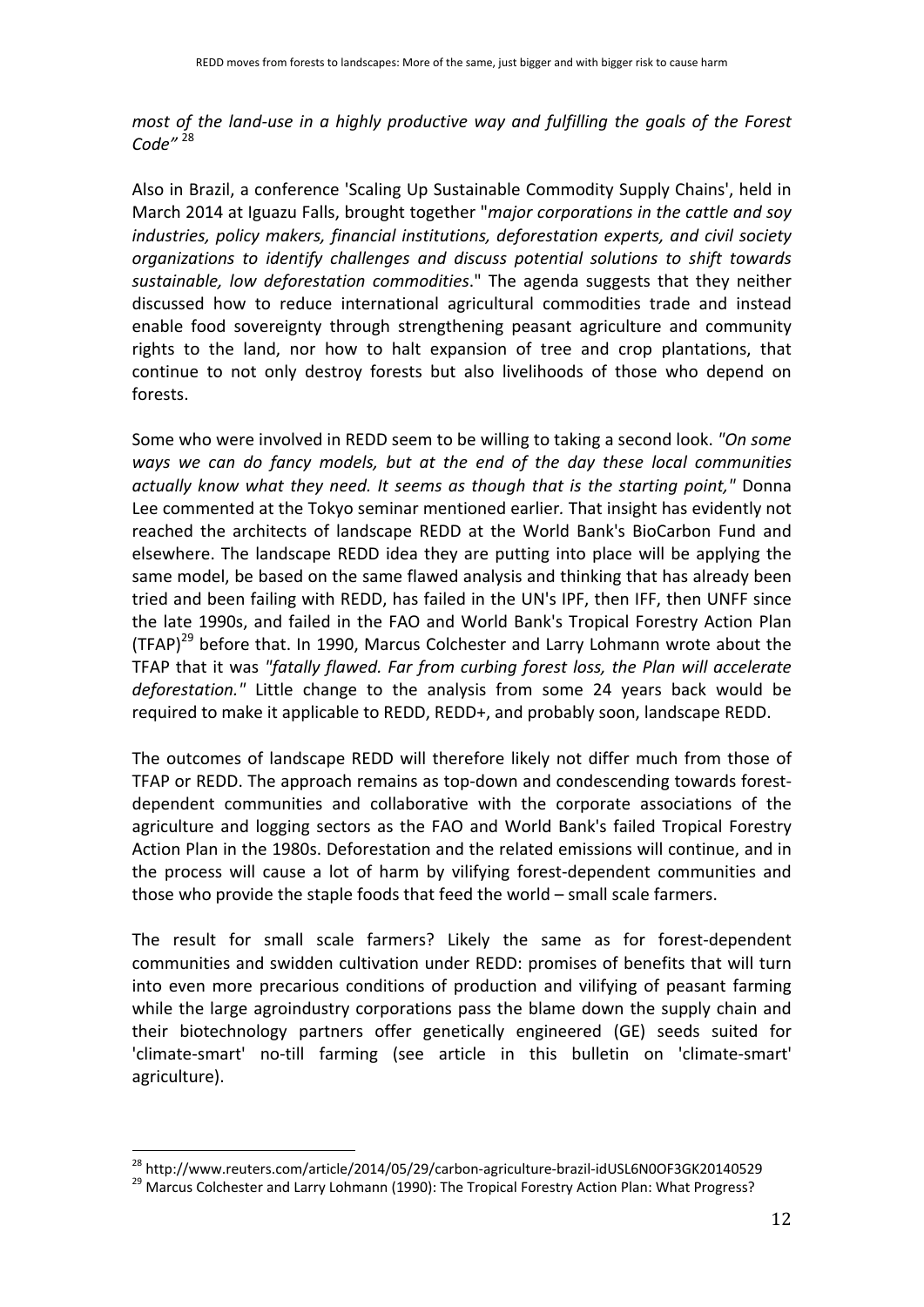And the consequences may be felt on land use policies more broadly, as the case of the Forest Code in Brazil showed. GersonTeixeira, the former president of the Brazilian Association for Agrarian Reform, warned that the introduction of tradable forest restoration credits as were introduced with the revised 2012 Forest Code would pose a great risk to Agrarian Reform in Brazil. The historical instrument of Agrarian Reform has been the expropriation of *latifúndiosthat could be shown to be unproductive* and thus not fulfilling the constitutionally required social function of the land. The introduction of tradable forest restoration credits created an instrument that could shield owners of *latifúndios* from expropriation for social purposes because these credits would transform unproductive estates into carbon factories and repositories of environmental reserves. This in turn would allow land owners to claim that the land is fulfilling the constitutionally required productive function*. "The possibility to buy carbon credits will turn unproductive latifundia in "carbon factories."<sup>30</sup> Landscape REDD and 'climate‐smart' agriculture may well further undermine Brazil's Agrarian Reform process ‐ already under intense pressure from agribusiness interests ‐ in those areas where the Forest Code does not apply, in the REDD landscape outside forests.*

## **The problems are clear, the solutions exist …and they are very different from the World Bank's Landscape REDD concept**

"*Turning our farmers' fields into carbon sinks – the rights to which can be sold on the carbon market – will only lead us further away from what we see as the real solution: food sovereignty. The carbon in our farms is not for sale!*" La Vía Campesina wrote when governments and corporate lobbyists met in Warsaw, Poland to discuss landscape REDD and 'climate  $-$ smart agriculture'.<sup>31</sup> They pointed out that while agriculture is a major contributor to climate change, not everybody growing crops shares the same responsibility for the emissions. It is the industrial food system – with its heavy use of chemical inputs, the soil erosion and deforestation that accompanies monoculture plantation farming, and the emphasis on production for export markets – which is the main source of greenhouse gas emissions<sup>32</sup>, not shifting cultivation and peasant farming (see WRM bulletin article  $^{33}$ ). By contrast, peasant farming and agroecology, with a focus on food sovereignty are already proving that it is possible to grow food to 'feed the world', and do so producing far fewer emissions than the industrial model of agricultural production of crops for export markets. Pat Mooney of ETC Group sums up why landscape REDD and climate‐smart agriculture have little to offer and bear great risks for peasant farming: "*For the world's small farmers, there is nothing smart about this. It is just another way to push corporate controlled technologies into their fields and rob them of their land*."

<sup>&</sup>lt;sup>30</sup> Gerson Teixeira (2012): Latifúndios improdutivos viraram fábricas de carbono. http://www.mst.org.br/Gerson-Teixeira-latifundios-improdutivos-viraram-fabricas-de-carbono <sup>31</sup> Climate Summit: don't turn farmers into 'climate smart' carbon traders!

http://www.grain.org/article/entries/4811‐climate‐summit‐don‐t‐turn‐farmers‐into‐climate‐smart‐ carbon-traders<br> $32$  See among others, GRAIN (2009): The international food system and the climate crisis.

http://www.grain.org/article/entries/734‐the‐international‐food‐system‐and‐the‐climate‐crisis<br><sup>33</sup> http://wrm.org.uy/articles‐from‐the‐wrm‐bulletin/section1/climate‐human‐rights‐and‐forests‐in‐ thailand/